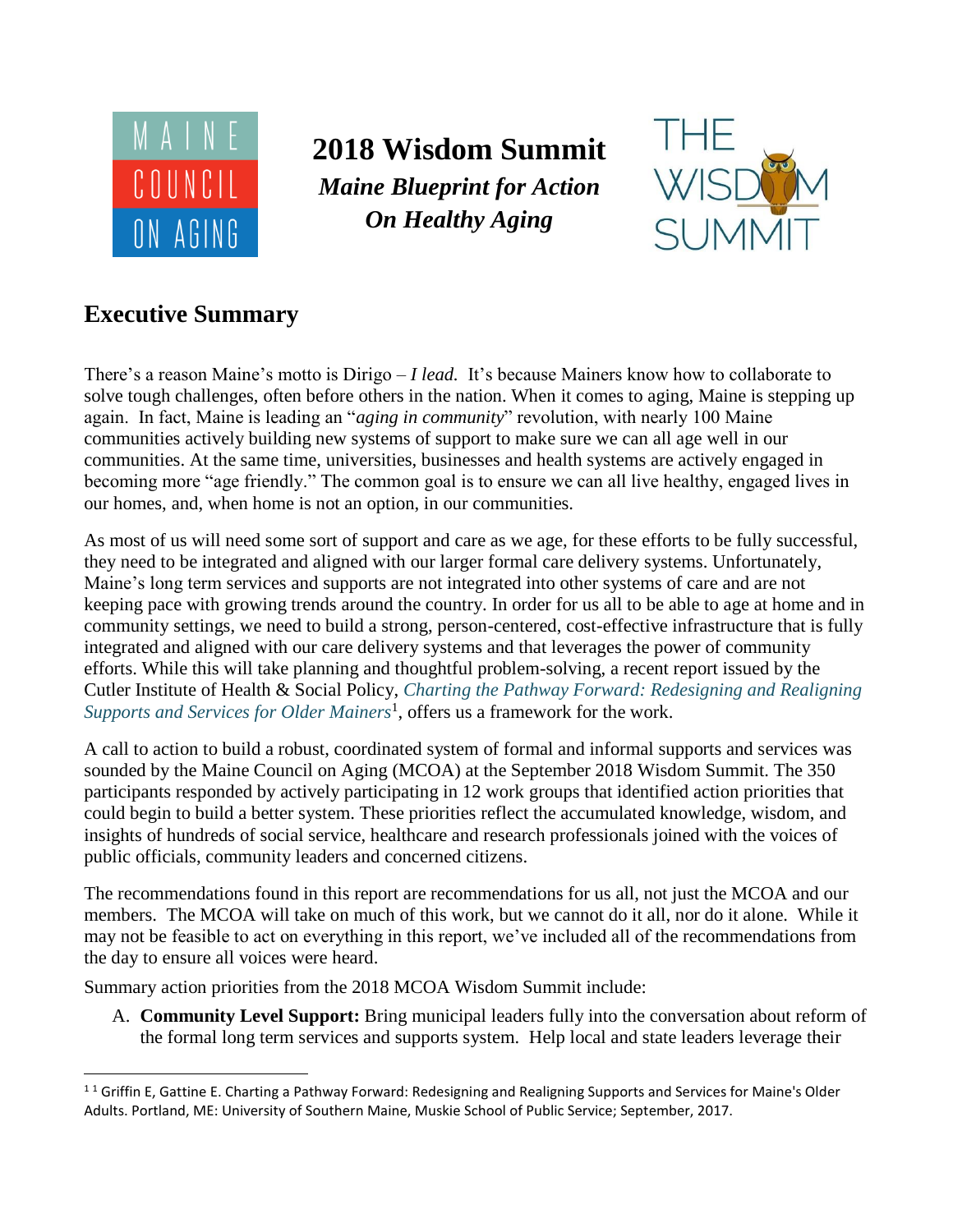investments to influence the quality and number of services available to people in their communities.

- B. *Aging in Community* **Initiatives:** Encourage towns, cities and regions across Maine to establish, grow and strengthen volunteer *aging in community* initiatives and better connect these initiatives to the formal local and regional social service and health care delivery systems.
- C. **Volunteerism:** Tap into Maine's existing volunteer training and support network to increase training and support for volunteers leading Maine's *aging in community* movement and increase the number of volunteers choosing to provide support to Maine's aging network.
- D. **Housing:** Encourage the next State Administration to issue the housing bond passed by the voters. Collaborate with MaineHousing to advance housing solutions identified in MCOA's report *[Housing Solutions for Maine's New Age.](http://mainecouncilonaging.org/wp-content/uploads/2016/11/Housing-Solutions-for-Maines-New-Age-Final-Report-1.pdf)* Explore new funding options to allow MaineHousing, municipalities and home owners to implement housing solutions that will help people stay at home or in their communities.
- E. **Transportation:** Collaborate with the Maine Department of Transportation and others to build reliable transportation networks, including volunteer ride services, public options where feasible, and other creative solutions to enhance mobility options for non-driving adults.
- F. **Formal Provision of Long Term Services and Supports:** Convene a working group to identify specific actions the next administration can take to spend state dollars more effectively to improve Long Term Care and Home & Community Based Services. Encourage the new administration to take action to implement recommended changes. Investigate how Maine can leverage current and new models of cost-effective residential alternatives to provide the kind of care people want and need when people can no longer live at home.
- G. **Direct Care Workforce***:* Increase the size of the direct care workforce and improve training, working conditions, and pay.
- H. **Health Care / Community Based Organization / Local Community Collaboration***:* Link medical and behavioral health care with the long term services and supports system to promote improved and more cost-effective health outcomes for people and the communities in which we live.

# **Rising to the Challenge**

The barest of statistics, well documented in *Charting a Pathway Forward* and other reports, compel the need to act. Consider:

- By 2025, over a quarter of Maine's population is expected to be age 65 and older.
- 25% of people turning age 65 between 2015 and 2019 are projected to need more than one year of paid support over the remainder of their lifetime.
- The costs of long term support services exceed the budgets of most Maine households, and most Mainers don't know that Medicare does not pay these costs.
- In 2016 there were 3.4 working age adults for every person 65 and older. That number decreases to 2.0 in 2026, reducing the number of individuals available to help support older adults.

This is no small challenge, but can be addressed using Mainers' abilities to create common vision and cause. We can look to previous public policy efforts, along with organization and community-sponsored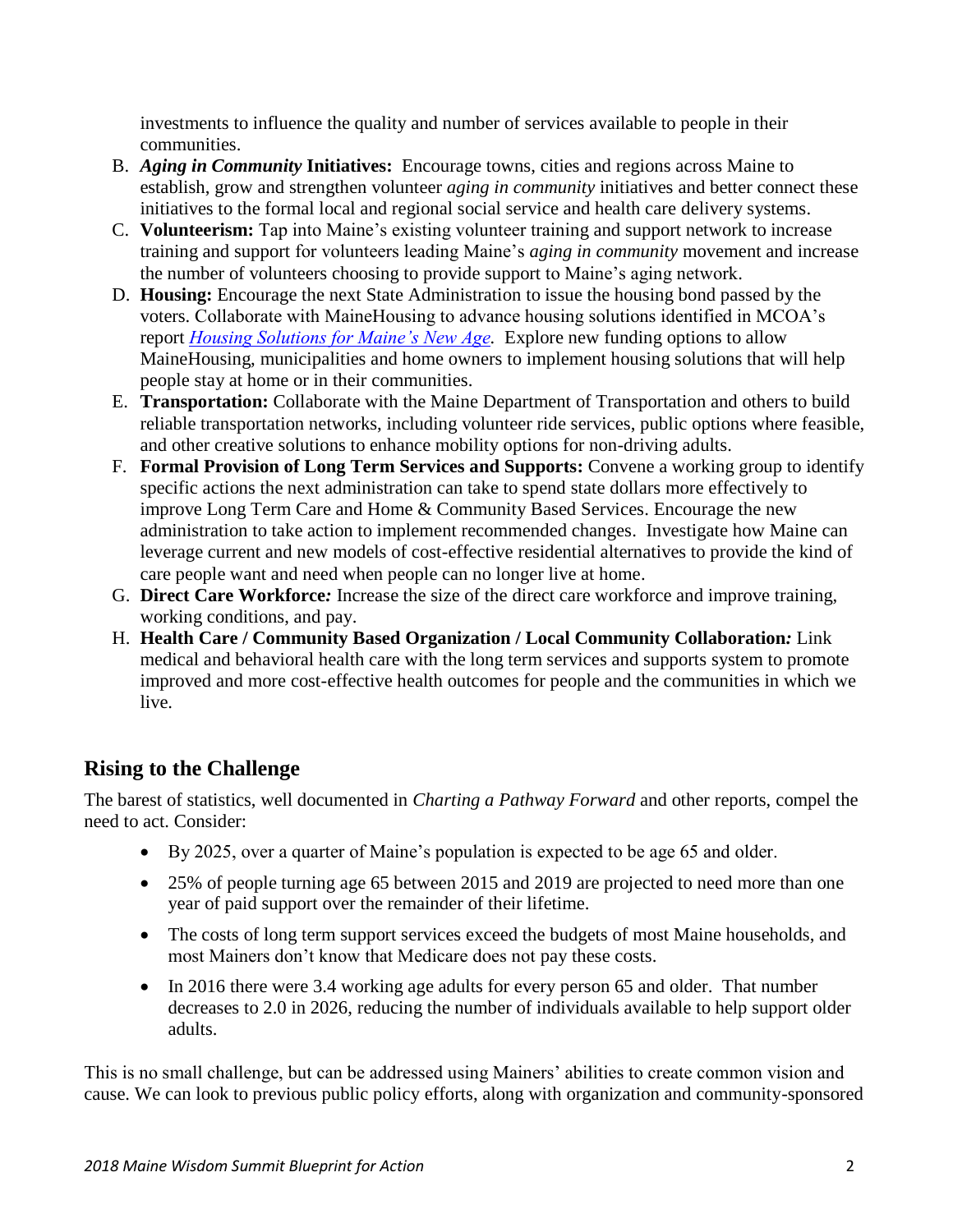programs that are successfully meeting identified needs. Meeting the needs of Maine's aging population can also drive change that benefits all. For example, the Breeze Bus that now provides public bus service between Brunswick and Portland (with stops in towns in between) is used not only by older adults, but also by employees commuting to work, high school and college students commuting to school, and people of all ages traveling between towns or to Portland's bus/train station. The Volunteer Transportation Network run by People Plus in Brunswick connects people who cannot drive in Brunswick, Topsham and Harpswell to the Breeze, the Downeaster and other modes of public transit. We need to build on these kinds of successes and invest in solutions like these, adapting them to local needs and ensuring they're adequately funded to promote social connection, livable communities, and healthy aging for us all.

We must prioritize investing in solutions that improve quality of life and well-being for everyone to avoid pitting funding for children against funding for older adults against funding for workers. We need to cultivate the notion that "we're all in this together". We need to invest wisely, collaborate across funding streams, and take a long-term, big-picture view, particularly around "return on investment". We need to value the overall cost-savings that programs like Meals and Wheels and the Medicare Savings Program generate within our health system and understand the grave impacts of cuts to these safety-net programs. For instance, at the Wisdom Summit, 77 year old Senior Corps Hero, Fran Seeley, shared how an asset test implemented in the Medicare Savings Program resulted in the loss of a health benefit that she could not afford to replace. Because she had a small personal savings that helped her pay her basic expenses, she's now using less preventative health care, a result that will likely cost us and her more down the road.

# **Conclusion**

2 Key Questions Facing Us As We Age

- Will the services we need be available when and where we will need them, regardless of where in the state we live, whether from family, friends, formal programs or volunteer networks?
- Will the funds be there to pay for them, whether self-pay, a benefit, or funds from local or state organizations or government?

These two factors together determine how well we can age in our homes and communities. The difference is whether we stay healthy and engaged in community life, or experience avoidable health problems and are forced to use more expensive services such as hospitals, assisted living and nursing home care. This kind of care increases the overall costs for everyone as well as for state and federally funded programs. We have the opportunity to do what we have always done well in Maine in the past – work together to build a strong plan, take action, and make life the way it should be for everyone in Maine.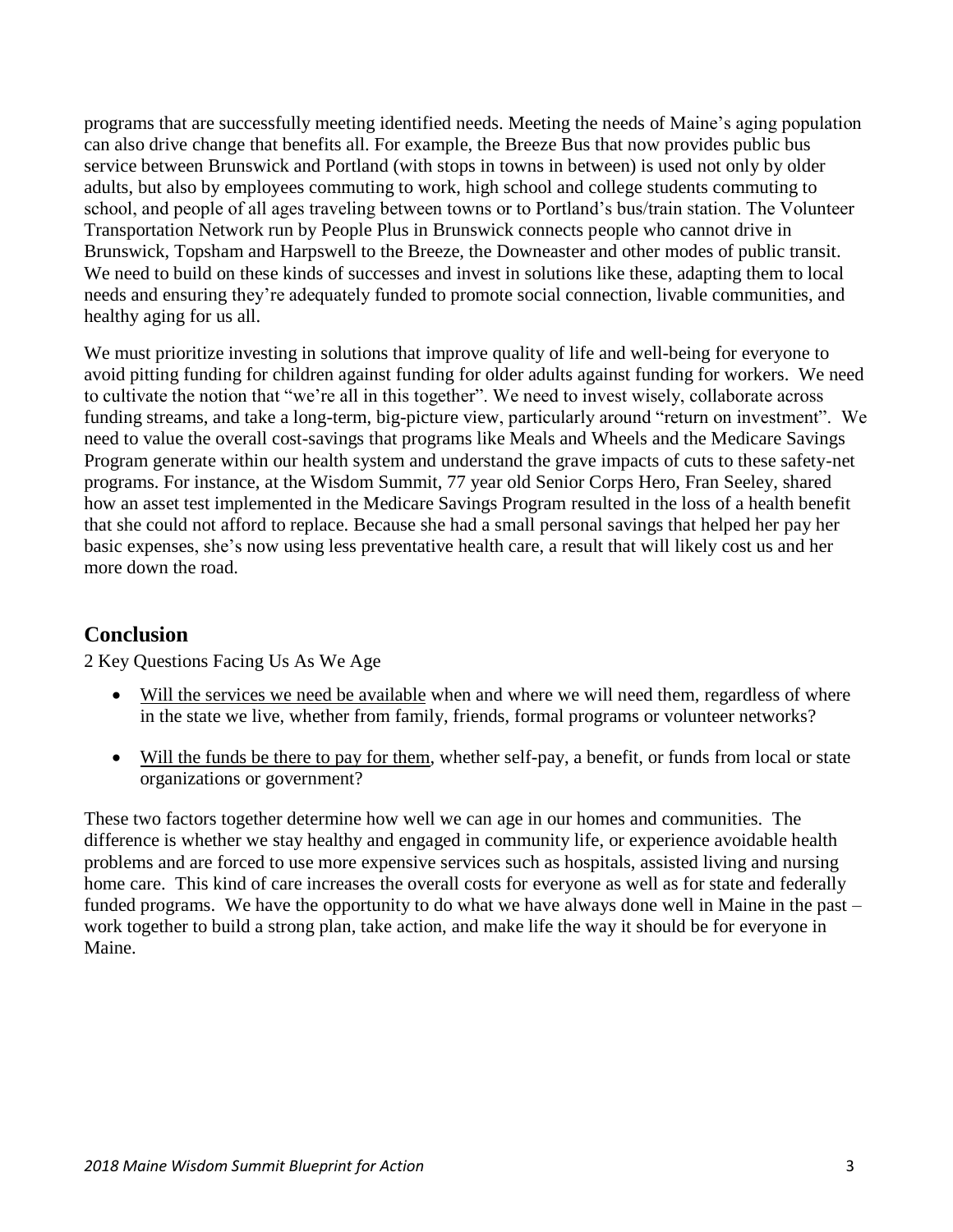# **Introduction**

All workgroups at the Maine Wisdom Summit submitted action recommendations that are incorporated in this report. The recommendations also reflect the work and wisdom of many others whose work preceded the Summit.

Recommendations fall into 2 major categories.

- 1. *Enhance community level supports and services* which support healthy, engaged and secure aging in a multitude of ways (transportation, food, housing, socialization, civic engagement, etc.)
- 2. *Reform of the formal long term services and supports system*, including coordination and integration of the medical, behavioral health, and long term services and supports systems.

When the report references long term services and supports  $(LTSS)$ , it typically refers to number  $2$  – the formal system of long term care across the continuum of care. LTSS include the full range of services we may get in our homes or in settings like adult day centers, residential care or nursing facilities. The services may include personal care, private duty nursing, homemaker services, care coordination, respite, home modifications, assistive technology, home delivered meals… and more. However, the largest number of "providers" of LTSS are unpaid family members, friends and community volunteers and many of the services are provided through towns and churches. "It takes a village," and that village needs support and coordination.

## **I. Recommendations**

## **A. Community Level Supports and Services**

Most of us want to age in our own homes and communities; this can be good for us and good for the economic vitality of our communities. When we need residential care, we often prefer to stay close to home to keep a sense of place, and to allow family and friends to more easily stay connected with us. Aligning our investments and policy decisions at the community and state levels to maximize healthy aging and access to core supports and services will enable towns to keep their longer term residents, retain their solid property tax base, and reduce overall costs.

Municipalities (used here to mean official political units of government – cities, towns, etc.) have an interest in the whole continuum of care of where people live:

| <b>Own Homes</b><br>(Rental or<br>Owned) | <b>Retirement</b><br>Homes/<br><b>Congregate</b><br><b>Living</b> | <b>New</b><br><b>Alternatives</b> | <b>Assisted</b><br><b>Living</b> | <b>Nursing</b><br><b>Homes</b> |
|------------------------------------------|-------------------------------------------------------------------|-----------------------------------|----------------------------------|--------------------------------|
|------------------------------------------|-------------------------------------------------------------------|-----------------------------------|----------------------------------|--------------------------------|

Municipalities, to lesser or greater degrees, are already supporting older Mainers as we age. They provide and/or financially support transportation services, health services, housing, social service providers, *Aging in Community* initiatives, and more. Municipalities are often the ones responding to local needs when there is "no one else". Many are feeling the financial impact of this through increased demand for emergency services and staff time. However, many municipalities may not see themselves as active partners in the Long Term Services and Supports system.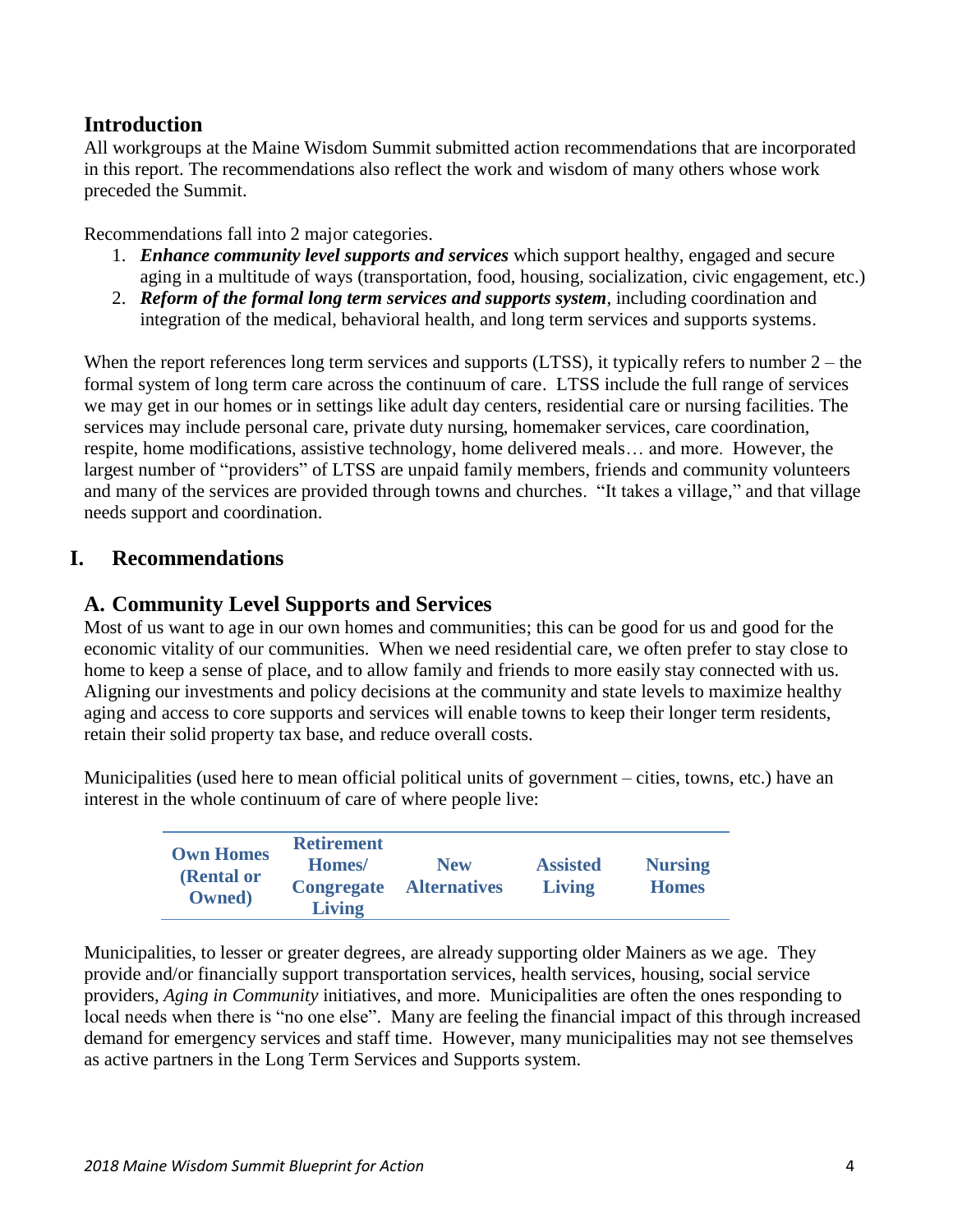One of our biggest opportunities is to bring municipal leaders fully and formally into the conversation about reform of the long term services and supports system. It is at the local level that the myriad programs and services from different agencies and organizations come together (or don't). Focusing on municipalities is also an opportunity to highlight the impact that low cost/high value investments can have to help people live healthy, active engaged lives at home and in the community (e.g. providing preventive evidence-based health programs like Falls Prevention, and/or using programs like community paramedicine to check on older persons in their homes). It will also help municipal leaders think about how to leverage their current and future investments in services they financially support to influence the quality and number of services available to people in their communities.

Recommendations:

- Convene a working group that includes municipal leaders, town councilors/select persons, citizens engaged in *aging in community* initiatives, state policy staff, emergency services, public health officials, community based organizations, Council of Governments, economic development leaders and others to identify ways to:
	- o Increase the State's role in supporting and promoting municipalities actively engaged in creating communities that work for everyone, including older residents.
	- o Engage Maine's municipal leaders, including town councilors and select people, in a robust conversation about the need for an aligned and integrated long term services and supports system that includes municipalities as active partners.
	- o Use the Tri-State Learning Collaborative on Aging and established networks like the Maine Municipal Association's Managers Interchange, to share information about successful municipal models that are helping residents live healthy, engaged lives.
	- o Help municipalities overcome barriers to information sharing about vulnerable residents and best practices or models in overcoming those barriers.
	- o Increase the number of evidence-based "healthy aging" programs available locally and the number of citizens using them (broad public outreach).
	- o Develop quality measures that can be used to determine whether municipal investments are assisting their residents in the intended ways.
	- o Create legislative solutions that support a formal recognition of the role of municipalities in Maine's long term services and supports system and that rewards municipalities for being proactive in response to the needs of older residents.
	- o Research the opportunities of a "longevity economy" as it relates to Maine and the return on investment in low cost/high value community interventions that support healthy aging.
	- o Promote public awareness of the role that municipalities play in Maine's long term services and supports system aimed at increasing citizen participation in volunteer initiatives that support *aging in community*.
- Align and integrate "healthy aging" evidence-based programming into Maine's public health infrastructure at the statewide and health district levels.

## Legislative/State Government

 Consider legislation to establish a Maine Cabinet on Aging, much like the Maine Children's Cabinet, to promote interdepartmental collaboration on aging policy development and program implementation and to support the provision of services to older Mainers that are planned, managed and delivered in a holistic and integrated manner to ensure we can all live healthy, engaged and secure lives as we age in our homes and communities.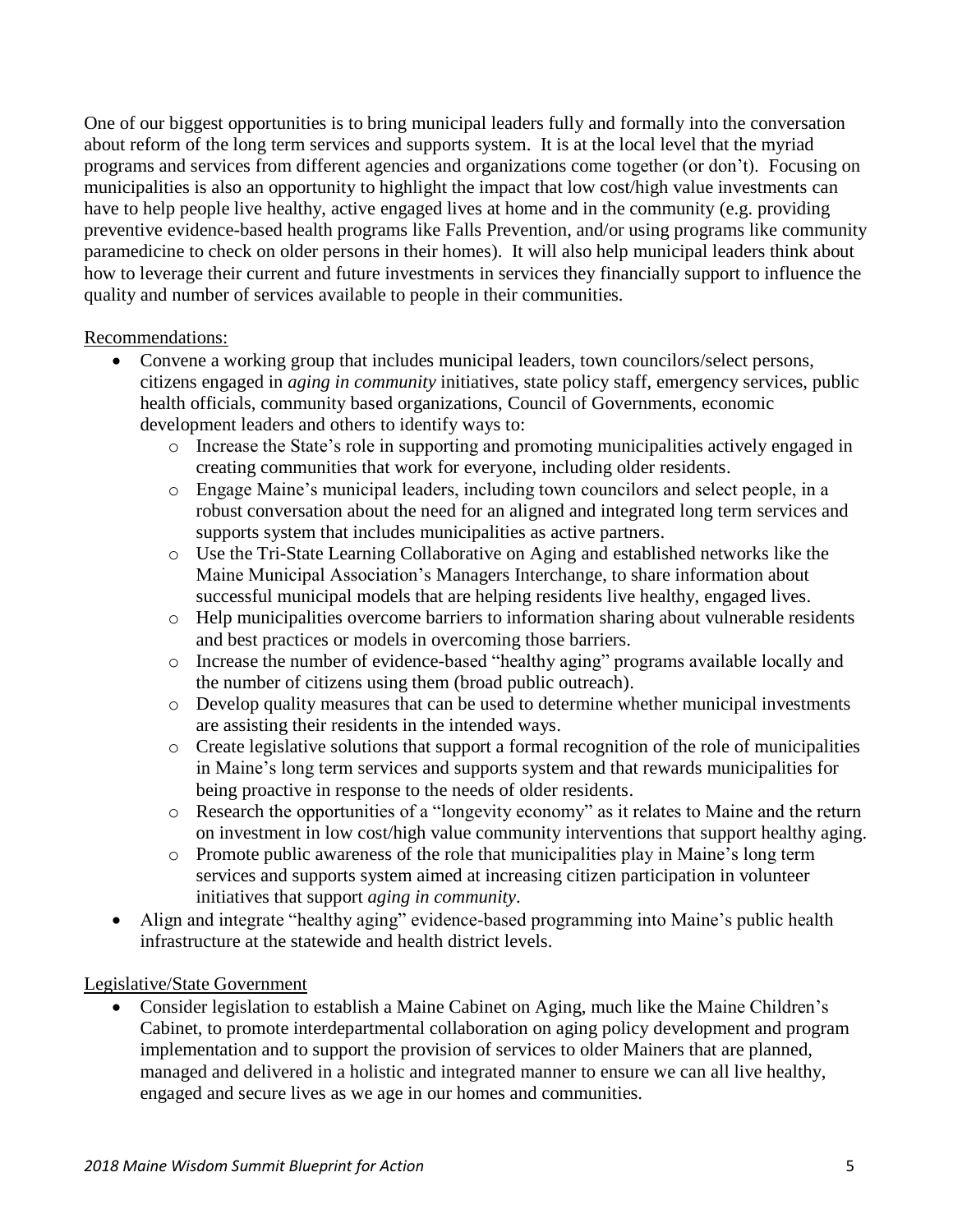- Explore ways to incentivize communities to engage and stay engaged in formal *aging in community* initiatives.
- Explore low cost, high value interventions that are working and can be spread throughout Maine. For example, fund MaineHousing to expand the "Comfortably Home" program to all public housing authorities and make sure the services they provide are available to all older Mainers.
- Help community and municipal leaders involved with *aging in community* initiatives to organize regional legislative listening events early in the session to share what's possible and explain how these efforts need to be supported through funding and connection to formal services – in the best case scenario, encourage these conversations to be a part of the new legislator bus tours.

# **B. "***Aging in Community***" Initiatives**

Over the past decade, people in communities all across Maine have realized that we all need to actively build the kinds of communities that will work for us throughout our lifetimes…and we are building them! As a result, Maine is home to nearly 100 formal and informal *aging in community* initiatives. Used here, the term "*aging in community*" is meant to be inclusive of "age friendly communities," "villages", "communities for a lifetime," and "thriving in place" initiatives as well as issue-based initiatives such as regional volunteer transportation, home repair, fuel and food programs. These initiatives actively engage older adults in co-creating infrastructure and services that effectively accommodate needs across the full aging continuum. This benefits people of all ages living in our communities.

These volunteer-driven initiatives assess the needs of people at the community level and develop plans to address issues such as access to health care and support services, reliable and appropriate transportation, safe affordable housing and home repair, walkable sidewalks and streets, efforts to address social isolation, and civic engagement. In order to encourage towns and cities across Maine to duplicate and grow these community efforts, recommendations focus on supporting existing initiatives and finding ways to grow and spread these initiatives around the state.

## Recommendations:

- Use the Tri-State Learning Collaborative on Aging (TSLCA) to educate volunteer leaders of "*aging in community*" initiatives. Help them learn how their efforts play a critical part of Maine's long term services and supports system and how they can advocate for alignment, reform and investment in the system at all levels.
- Use MCOA connections to continue to connect active community advocates to public policy discussions where they can share their knowledge and influence policy decisions that impact everyone at the community level.
- Create a broad public awareness campaign highlighting the work of Maine's *aging in community* initiatives and the benefits of creating stronger communities that are livable for all ages. The campaign should promote awareness of the tools available through the Tri-State Learning Collaborative on Aging and AARP's Network of Age Friendly Communities.
- Engage Maine's Council of Governments in a conversation about how they can plan to meet the needs of unorganized towns and create an intentional planning response to the needs of older Mainers at the municipal level.
- Explore options to increase civic engagement and social inclusion to help address social isolation and loneliness.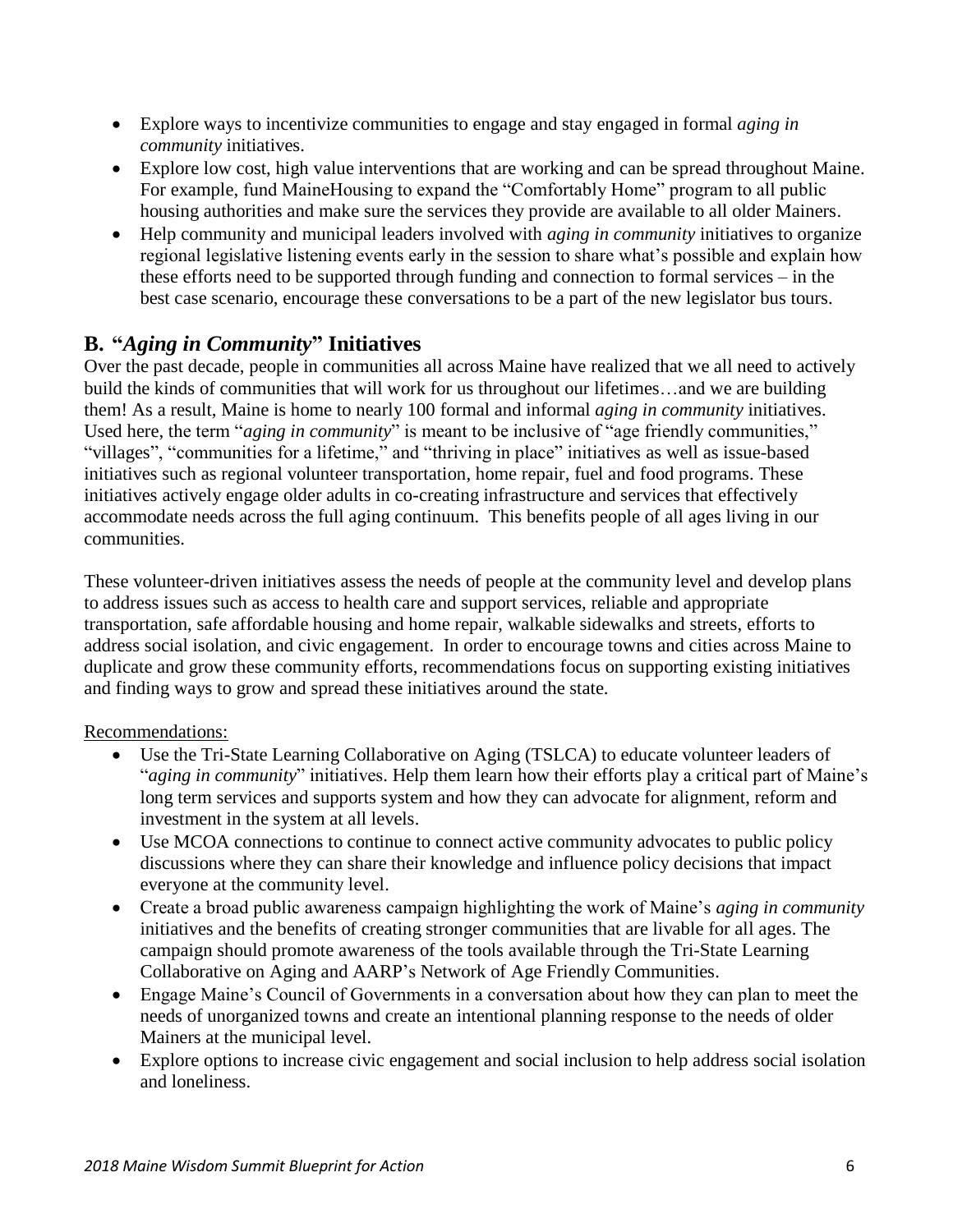Create awards for cities and towns doing exemplary work in creating places livable for all ages, perhaps patterned after Silver Collar Awards for employers with policies and practices matching the needs of mature workers. Showcase those models for others to adapt for their own communities.

## Legislative/Government

• Consider changing Maine's motto from "The Pine Tree State" to "The Wisdom State"

## **C. Volunteerism**

Closely connected to the "*aging in community*" movement, is the need to grow the number of people who are volunteering across the state and optimize their ability to contribute. Thousands of us are already lending our experience, skills and passion to a multitude of organizations and efforts to make Maine a better place. However, as people start work earlier and are working longer in life, Maine volunteer-driven organizations will be challenged to find and retain engaged volunteers, especially younger ones who will offer a lifetime of volunteerism if they get involved early. Maine needs to create a "culture of volunteering" supported by a robust infrastructure engaging government, business, and civil society.

#### Recommendations:

- Link high schools to organizations that serve older people to increase youth volunteerism and leverage the many skills and experiences of older and younger people. Address barriers to this linkage.
- Develop a communication strategy to increase public awareness of the need for volunteers and benefits of volunteering targeted to both older and younger audiences.
- $\bullet$  Increase opportunities for people to volunteer once i.e. step in to help once, but not have to commit to continuing to help.
- Identify existing statewide or regional volunteer training and support programs that could train and support Maine's *aging in community* volunteers.
- Increase corporate-supported volunteerism and make sure senior service and *aging in community* initiatives are among the volunteer endeavors in which employees are incented to participate.

## Legislative/Government

- Develop and/or expand county, state and local financial support for volunteering similar to the property tax relief program in Saco.
- Engage the Department of Education in exploring and/or incenting linkage of high school volunteer programs to aging initiatives.
- Expand availability of "Senior Corps" to support *aging in community* initiatives to allow lowincome seniors to volunteer and earn a tax-free stipend.

## **D. Housing**

Maine is at the forefront of finding ways to increase the supply of affordable housing, and in thinking about how to develop housing options, including housing with services. The good work done so far needs to be built upon and expanded.

Older people in Maine typically live in older, energy inefficient homes far from service centers. While we have a strong desire to continue living in our homes, many homes don't work for us as we age.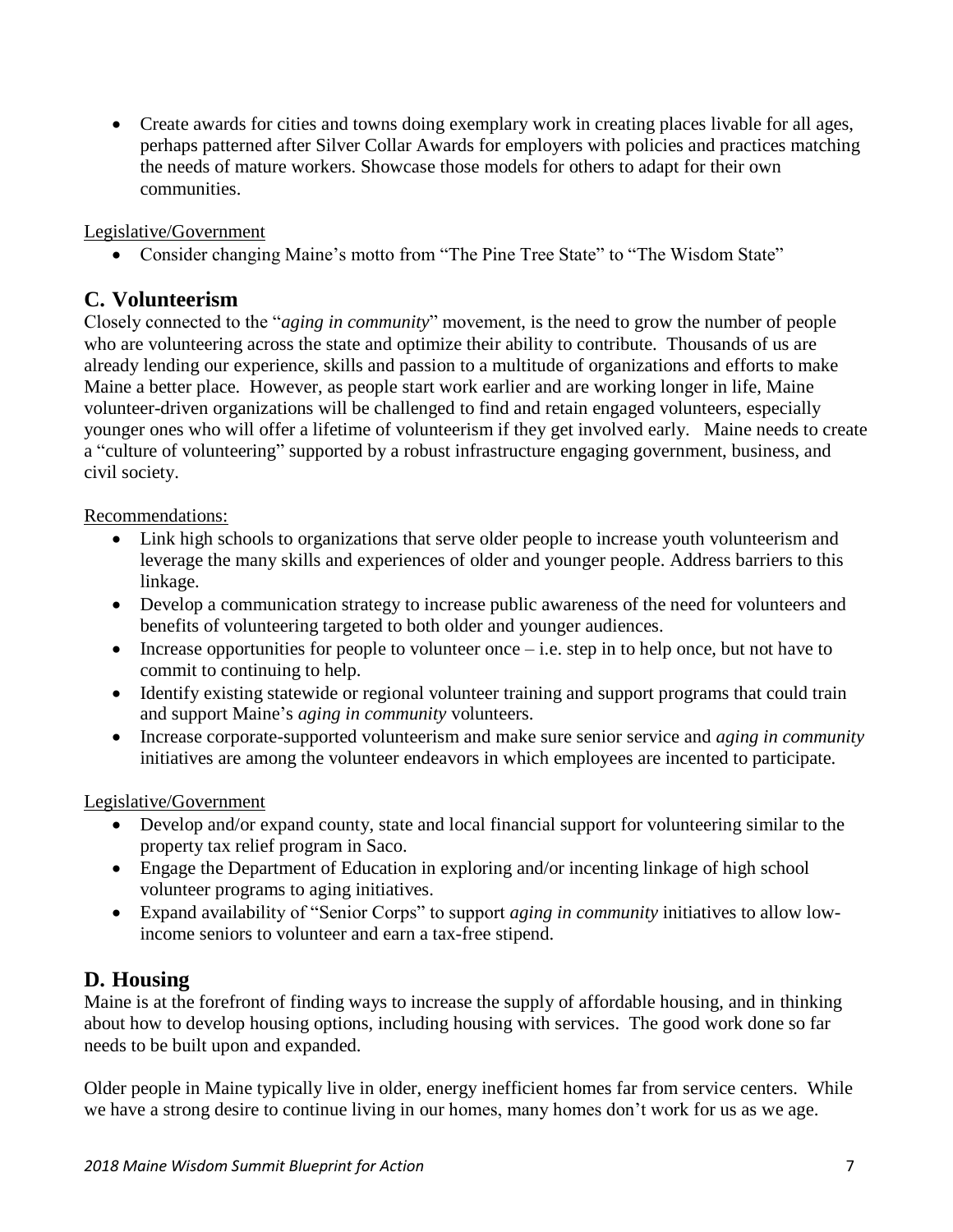Physical challenges such as limited mobility, balance, or sight may hinder safety. Income may be insufficient to pay property taxes and keep up with necessary repairs and updates. To date, we have not developed enough programs to help people stay safely at home through home modifications, nor sufficient housing alternatives when they cannot. In 2012, 21% of Maine adults age 55 and older paid more than 30 percent of their household income for housing. By 2022, a shortfall of 15,000 affordable housing units for low income older adults is projected. If we need services along with housing and want to remain independent, currently available options are limited. These facts urge action to explore housing solutions that can meet this growing need.

Recommendations:

- Collaborate with MaineHousing to increase available housing, home repair and home modification options for older Mainers.
- Explore opportunities to expand access to home modifications and chore services through Medicaid and publicly funded LTSS programs.
- Conduct research that includes community conversations to understand how people want to live if they cannot live in their own homes, and how they want to access housing with care services. Use results of this research to align state and community investments in developing housing options that respond to preferences to the extent possible.
- Host conversations with housing services experts and developers to identify opportunities to address regulatory barriers to developing, expanding, and managing senior housing alternatives, including the "Independent Housing with Services" model.
- Share expert information with officials who regulate housing development to ensure housing is meeting the needs of older adults and aligns with local community efforts for *aging in community*.
- Implement recommendations the *Housing Solutions for Maine's New Age* Report.

Legislative/Government

- Call on the next Governor to release the housing bond passed by Maine voters.
- Host conversations with housing and state LTSS policy staff and health systems to explore approaches or models that integrate housing with social and health service delivery. Based on options explored, work with partners to develop adaptable model ordinances to create flexibility in housing solutions for older Mainers.
- Explore the creation of a legislatively established, municipal fund to provide loans/financing to develop new kinds of housing. For example, set aside a pool of money as % of property tax dollars (which seniors pay) which would be available to local municipalities to provide low or no interest loans to develop new kinds of housing.
- Explore opportunities to create navigation services which smooth transitions from EVERY type of housing – home, affordable senior housing, hospital, nursing home, etc. People need navigation assistance at every transition and there is little help available.

# **E. Transportation**

According to Maine's 2025 Strategic Transit Plan, nearly a third of older Mainers "live in communities without access to fixed route transit or one of the larger flex route transit systems". Plus, only a handful of communities are served by volunteer driver programs. While volunteer programs help allow nondriving residents remain at home and still access food, friends, and care, they are disconnected from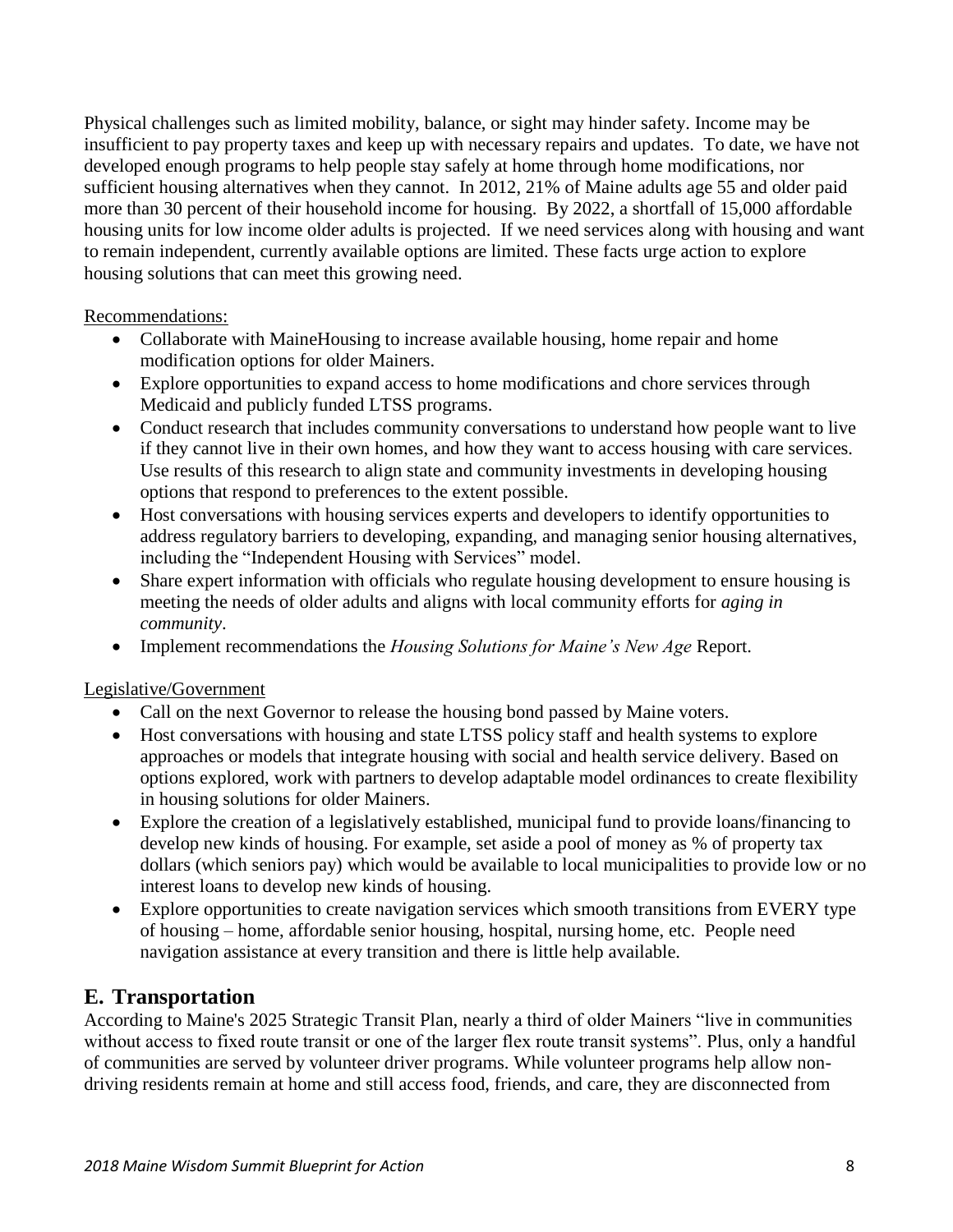public transit providers and are not networked together. Generally, transportation options are not linked or well-coordinated, challenging riders to navigate the transportation options that will work for them.

## Recommendations

- Increase transportation accessibility and coverage options. Start by surveying all transit options and sharing that information broadly.
- MCOA: Continue to collaborate with Maine Department of Transportation (DOT) to build a volunteer transportation network that supports, connects and grows Maine's current volunteer driver programs, and connects these networks with public transit options.
- Streamline available transportation services by addressing barriers that limit kinds of riders and coordinating service. (e.g. 2 mostly empty buses going to the same location dropping off different types of people). In Portland, older kids going to school can ride public buses at no cost.
- Maximize public funding of transportations at all levels municipal, state, and federal through reducing limitations and increasing coordination and information sharing.
- $\bullet$  Pilot expanded transportation services in very rural areas i.e. to the end of every dirt road.
- Encourage development/deployment of technology that can assist people easily finding the ride they need.
- Support the emerging statewide mobility network called Moving Maine, and consider whether that network can help solve larger transportation needs.

Legislative/Government

- Support DOT's leadership in coordinating transportation networks (formal and volunteer).
- Explore options for accessing non-medical transportation as a benefit under Medicaid.

# **F. Formal Provision of Long Term Services and Supports (LTSS)**

No matter how well we leverage our communities, families, care partners, volunteers, housing, and transportation options, many of us will need to rely on paid services from health care and/or the long term services and supports system.

Estimates show that as many as 70% of us over 65 today will eventually need some form of long term assistance with our activities of daily living. Projections indicate that 25% of people turning age 65 between 2015 and 2019 will need more than one year of paid support over the remainder of our lifetimes. Few of us will have the means to pay for it. Maine needs to reexamine its LTSS and health care systems to more cost-effectively address the needs of our growing, older population. (LTSS includes care delivered in nursing homes and assisted living facilities as well as services delivered in a home or community setting – home care, homemaker services, adult day services, etc.)

Maine's last comprehensive reform of our LTSS system occurred over 25 years ago when the federal Medicaid program offered only limited options to provide home and community based services. Since then a number of programs and innovations at the federal and state levels have become available and are being implemented effectively in other states.

Navigating the LTSS system can be confusing and even overwhelming for individuals and their families. Individuals may not know the options available to them or even where to start getting information. LTSS services funded by multiple sources with different rules and access points create system fragmentation, especially for individuals who have multiple support needs (for example, an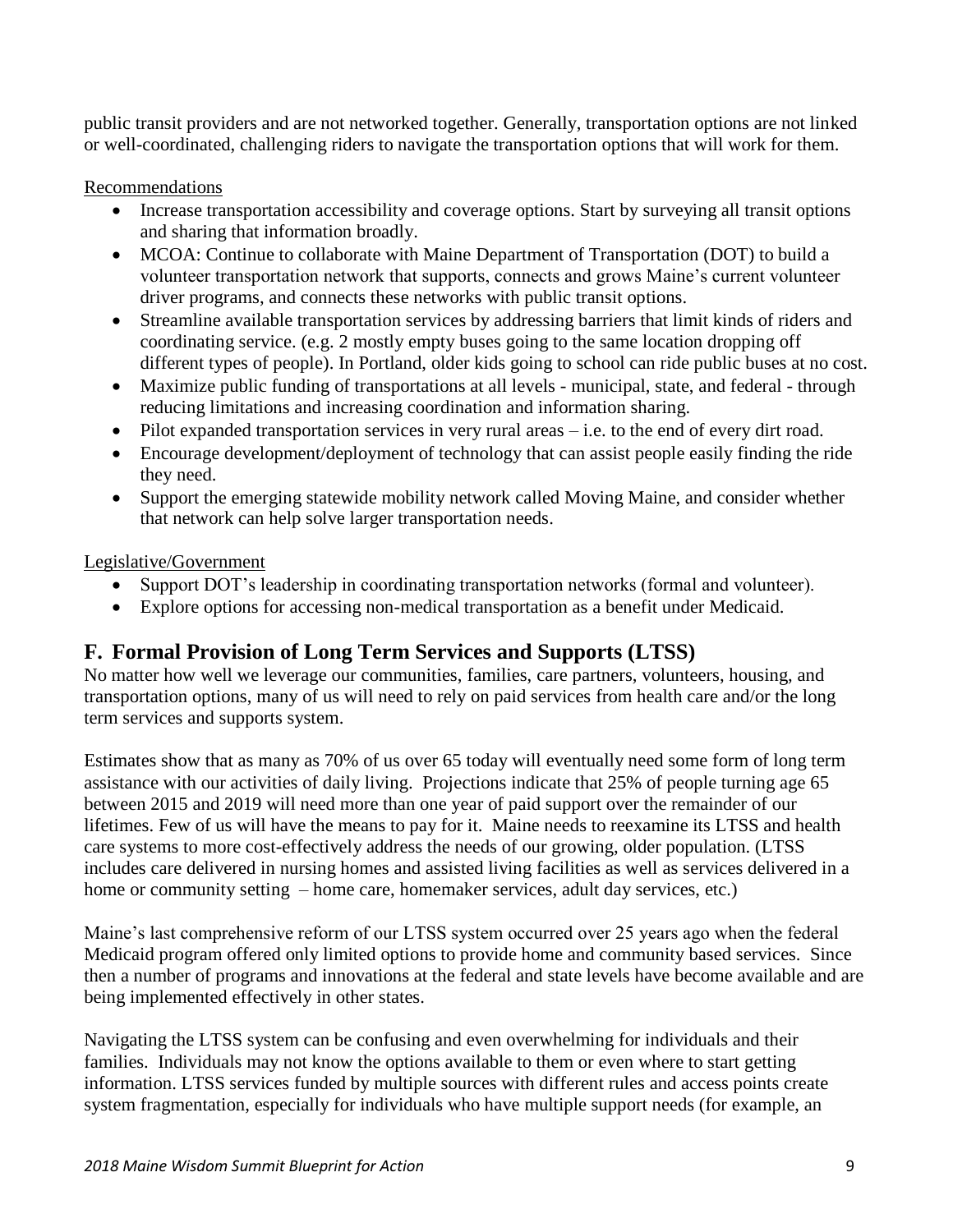individual with medical, behavioral health and LTSS needs). Limited information about care choices can lead to limited access and a greater likelihood of poor outcomes for that individual.

In most cases, the LTSS system is not adequate to support individuals in the community. MaineCare provides transportation to medical appointments for persons receiving benefits, but does not help with transportation for other needs, such as shopping or socializing. On the other hand, if someone needs transportation but does not get MaineCare, they are on their own for all transportation.

This example plays out over and over again in housing, home care, residential care and other kinds of services. The goal of moving from our current fragmented system to a coordinated, and ultimately, integrated system, is to ensure that we can all easily access the kind of support we need when we need it.

# Reform



## Recommendations

 Establish a statewide work group on LTSS to recommend ways Maine can more effectively leverage Federal-State funding opportunities to improve access and quality in the delivery of LTSS across the long term care continuum. The work of this group is anticipated to be completed in two phases and also to overlap with other groups referenced below.

## **Phase One**

- o Review federal-level Medicaid authorities and opportunities for delivery of Home and Community Based Services (HCBS), both fee-for-service and capitated services systems.
- o Check how other states use Medicaid to leverage innovative or improved flexible service delivery (e.g. support for family care partners, expanding access for "pre-Medicaid" population).
- o Strengthen "no wrong door" approach across all service delivery points, leveraging ADRCs (Aging and Disability Resource Centers) to ensure that people have timely access to information about available services.
- o Examine potential ways to optimize rules around financial eligibility and asset limits for Maine programs, to minimize institutional bias and improve adequate access and affordability of services (e.g. potentially leveraging state-funded programs to obtain matching federal funds).
- o Identify state models that integrate LTSS with behavioral health, intellectual disabilities, and/or complex health needs.
- o Identify state models for integrating and aligning care for persons eligible for both Medicare and Medicaid, "often referred to as "dually-eligible individuals".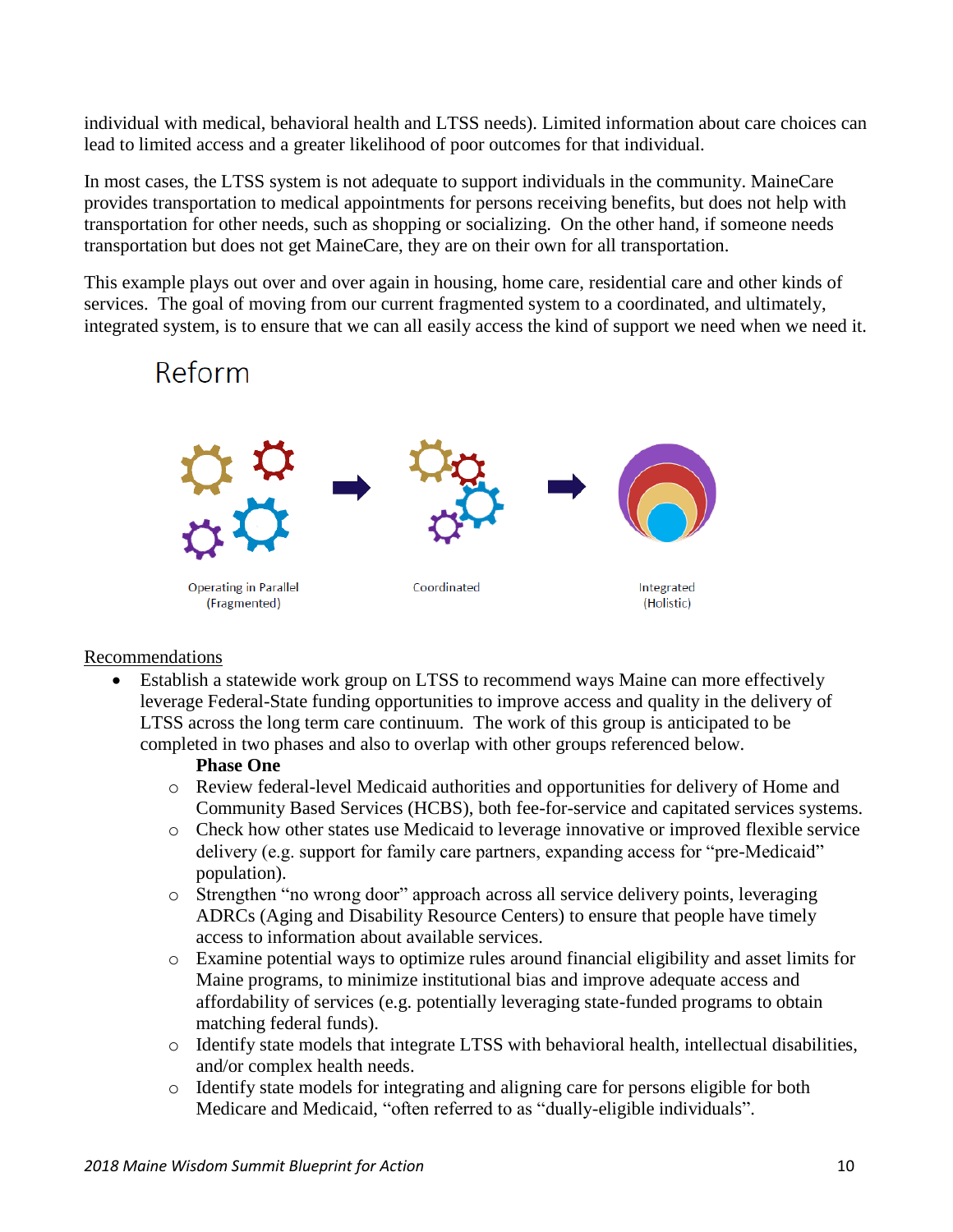- o Add dementia as a criterion for health homes.
- o Develop strategies for providing enhanced care coordination and person-directed care.
- o Explore strategies to expand support of informal care partners.
- o Establish recommended state goals that the administration should adopt related to improving scores on AARP's scorecard (increased use of self-direction, increased support for family care partners, etc.). **Phase Two**

## o Evaluate and recommend changes needed to support essential access to residential care and nursing facility services, particularly in remote or underserved areas.

- o Explore impact of the new CMS settings rules and residential models that meet those requirements.
- o Explore expansion of independent housing with services model.
- o Explore federal/state funding authorities currently available for residential care services.
- o Identify best practices to achieve more person centered care through facility design and staff responsibilities and training.
- o After community conversations identify how people want to access housing with care, identify models that exist or that could be created to better meet the identified needs and preferences, barriers to developing these models and potential solutions to barriers.
- Explore ECHO project with Maine Quality Counts for Nursing Homes to promote staff learning and reach rural areas (e.g. SAGE training).
- Explore opportunities to create formal housing transition navigation services from EVERY type of housing – home, affordable senior housing, hospital, nursing home, etc. People need navigation assistance at every transition and there is little help available.

## Legislative/Government

- Encourage the new administration to establish a cabinet level position on Aging**,** which includes Long Term Services and Supports, to consider and potentially implement MCOA Work Group recommendations, and to support the Cabinet on Aging.
- Examine the limitations and opportunities at the intersection of housing and MaineCare and determine the best practices to maximize the efficiency of combined programs.
- Encourage Legislative leaders to include a formal and thorough briefing on the "State of Aging in Maine" to all members of the 129<sup>th</sup> Legislature, including information on Maine's formal LTSS system and its intersection with MaineCare.
- Encourage the new administration to provide and/or legislature to require an annual report on the status of Long Term Services and Support and Aging Services in Maine to the Legislature and the public.

# **G. Direct Care Workers**

Maine needs to grow and sustain a qualified direct care workforce to help take care of older people in our homes and communities, and in residential and nursing care settings. Ensuring an adequate supply of people to provide care for older individuals in their homes and communities is more cost effective than solely relying on nursing homes when we need personal care. Currently 6,000 hours of needed homecare are unstaffed each week, and 53% of direct care workers in Maine rely on public assistance. Needed reforms include improved compensation, benefits and employer-provided organizational supports, as well as opportunities for training and professional advancement. These are critical to recruiting and retaining a quality workforce adequate to serve current and future needs. We can work to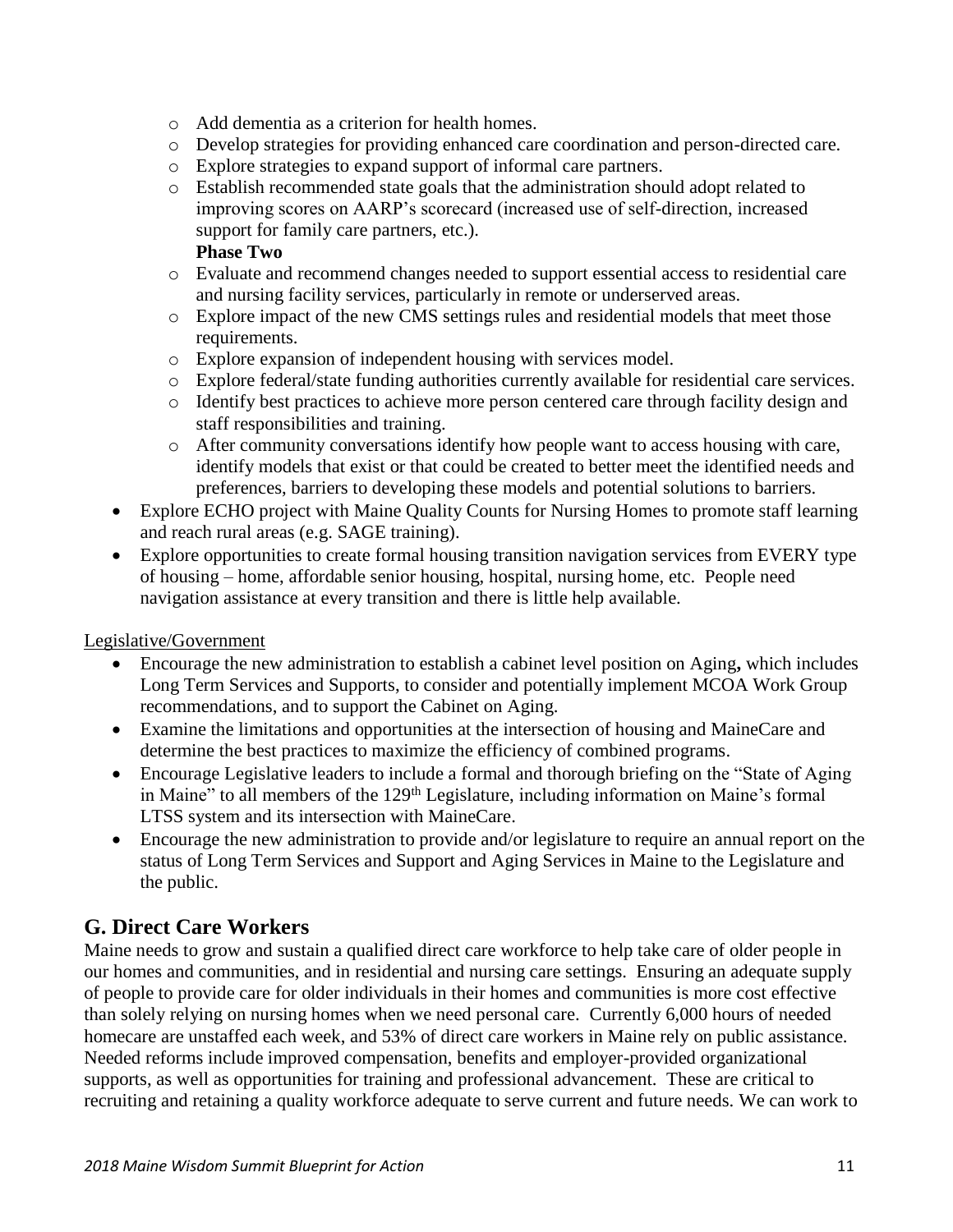improve the supply, quality, and retention of direct care workers, but it requires a coordinated multifaceted approach.

## **Recommendations**

- Support the legislatively established Commission to Study Long Term Care Workforce Issues.
	- o MCOA to monitor Commission and provide content support for deliberations.
	- o Urge the Commission to explore and potentially implement recommendations from PHI highlighted at the Wisdom Summit.
	- o Implement a "Quality Jobs Framework" based on the (9) elements of a "quality job" for a provider to focus on in the area of compensation, opportunity and supports. Better job quality leads to increased stability of workforce and higher quality of care - "Quality Care through Quality Jobs."
	- o Develop a "recruitment & retention strategy" based on the (10) elements of an effective recruitment & retention strategy.
	- o MCOA to support legislative initiatives generated from the Commission that are consistent with the goal of improving the well-being of people and communities across Maine.
	- o At the conclusion of the Commission's work, the MCOA will establish a work group to implement the non-legislative recommendations of the Commission's report.
- Establish training requirements based on core competencies that improve cross-training and career opportunities for workers, as opposed to program/population based requirements.
- Help improve the status and desirability of becoming a Direct Care Worker (DCW), especially for populations currently not well represented (e.g. men, older adults).
- Pursue grant funding to develop and launch a two-pronged professional outreach campaign to:
	- 1. Improve the occupational status and draw in new workers (e.g. males, older persons).
	- 2. Promote public awareness of the value of DCWs.

## Legislative/Government

- Support the Commission to Study Long Term Care Workforce Issues.
- Increase funding for reimbursement for direct care workers across the continuum.
- Encourage the new administration to explore ways other state agencies can help build a better direct care workforce. For instance,
	- o Establish priority focus in the Department of Labor on growing and supporting this workforce through existing resources.
	- o Identify ways the Department of Education can connect these jobs to career planning efforts or provide incentives that promote direct care work.

# **H. Health Care / Community Based Organization / Local Community Collaboration**

The National Academy of Medicine and many other leading organizations have identified addressing social determinants of health (e.g. food, housing, transportation, social inclusion, etc.) as keys to improving the health of our population, especially older adults. Health care organizations and community based organizations such as Area Agencies on Aging, Community Action Programs, and Food Banks, have established promising approaches in pilots and demonstration projects. As medical payment reform evolves, these approaches to meeting health needs will potentially offer a return on investment for health care organizations. This could encourage them to provide more support for community programs.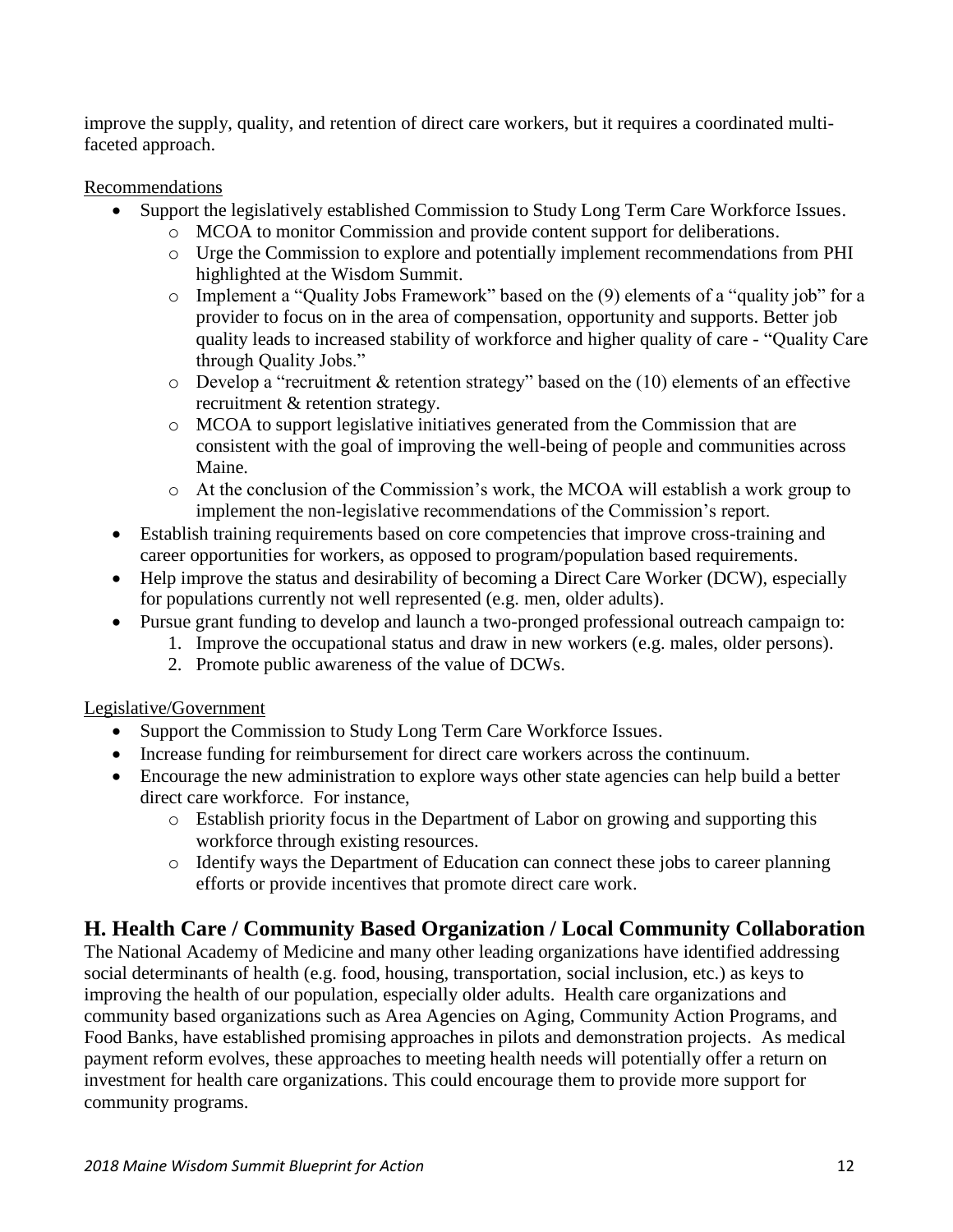*Charting a Pathway Forward* notes that we need to realign the payment and delivery of services. "This means payment reform that rewards providers for successful outcomes rather than the number of services they provide, and outcome measures focused on older adults living healthy, active, secure and engaged lives at home." This means exploring both how to better identify and measure outcomes, and how to implement payment reforms that reward providers for achieving them.

Recommendations:

- Establish a multidisciplinary work group of medical and behavioral health providers, community based organizations, payers, recipients of services, and municipalities. As payment reform evolves, there is more incentive and opportunity for health care providers to leverage the existing strengths in the community and share resources to help support people in their communities.
	- o Increase awareness and better understanding of each other's roles, goals and priorities.
	- o Establish a shared vision for aligning and integrating long term services and supports, behavioral health care and medical care.
	- o Identify ways to strengthen connections among providers to support the shared vision.
	- o Examine how to better use current payment and care coordination opportunities to maximize care outcomes across systems of care (i.e. dementia care codes).
	- o Strategize to ensure all people who would benefit from evidence-based programming (e.g. falls prevention) receive those services.
	- o Explore different successful payment structures (e.g. Behavioral Health Home) that facilitate/allow providers to deliver person centered care based on individual needs.
	- o Explore and support pilot programs that have potential to be scaled if successful.
- Develop recommendations for using data systems to help integrate/coordinate services across the care continuum, focused on the person and their needs/care goals.
- Support the development of person-centered care measures, to help all parties to focus on person centered care.
- Develop a centralized data warehouse of care/services for individuals, accessible at all service touchpoints. Identify available resources and services using focus groups and surveys of patients, providers, payers, community organizations, families and grant organizations.
- Encourage Maine Medicare Advantage plans to elect to pay for new lower cost LTSS services to decrease avoidable utilization of higher cost services.

Legislative/Government

- Encourage state government to revisit the recommendations from the 2012 MaineCare Redesign Task Force for integrating medical care and LTSS services.
- Encourage MaineCare to elect to pay for new lower cost LTSS services to decrease avoidable utilization of higher cost services, in their Health Homes, Behavioral Health Homes, and Accountable Communities of Care programs.
- Encourage administration to apply for funds under the HITECH Act for the statewide HIE to expand into long term care and social determinants of health. (Currently they have funding for "activities to promote health information exchange" for physical health and behavioral health services.) Explore the potential for Maine to include in-kind resources for its 10% match.
- As CMS makes data more available, explore opportunities to do further analysis of data to help identify opportunities for Maine to improve its care of our dually eligible Medicare and MaineCare enrollees.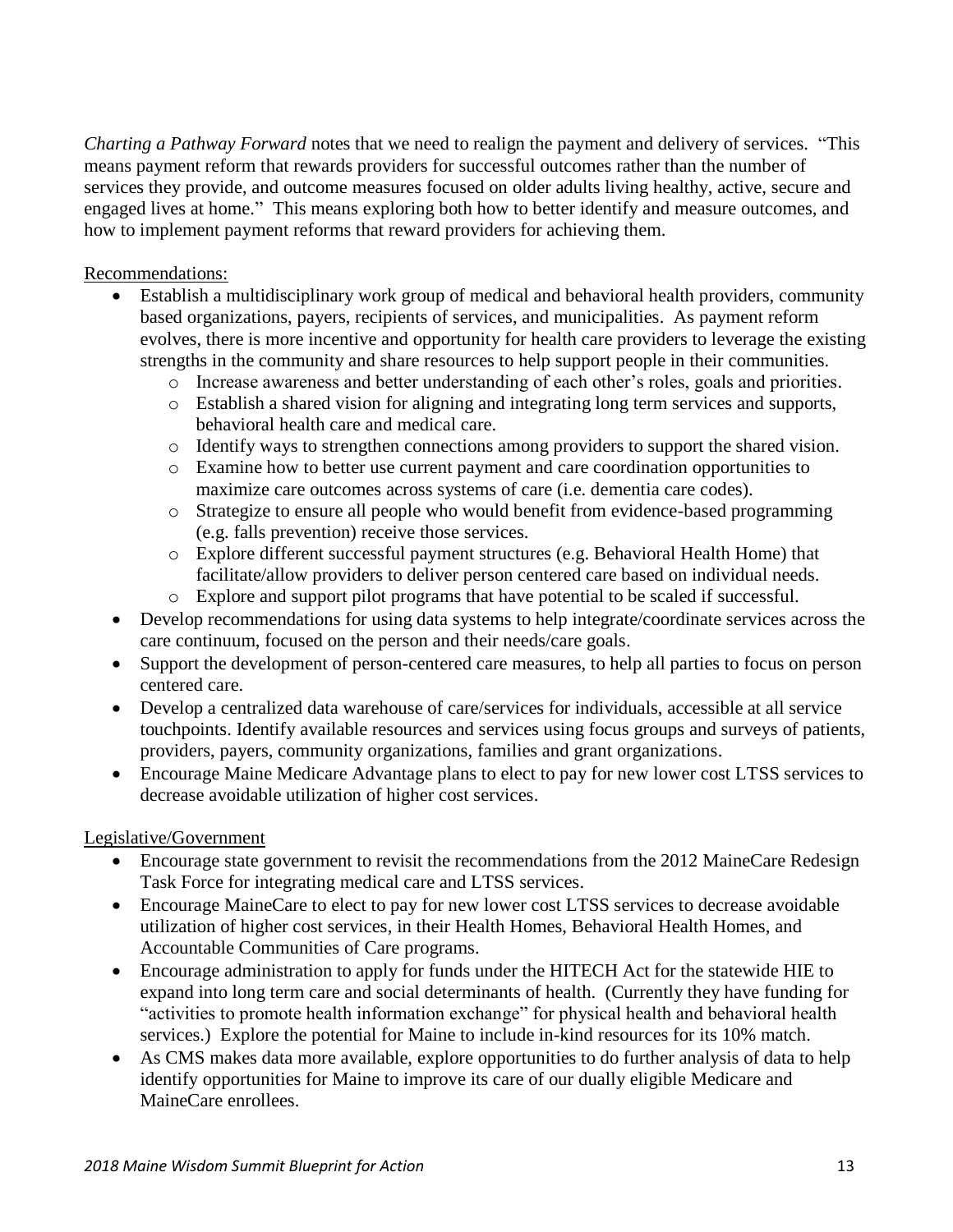# **II. Research Opportunities**

Research opportunities that would support the recommendations are listed below. Many are also noted within the report.

- 1. Municipal Dashboards: Create municipal dashboards to help local leaders understand the health of their older residents, how well they're addressing needs in their communities and where there are opportunities for improvement. Integrate various municipal/county level assessments on Social Determinants of Health, identify and add missing data sources, and develop local profiles of assets and gaps to review with municipal officials/leaders. Some potential data sources:
	- a. Charting a Pathway Forward
	- b. Muskie Rural Health Profiles
	- c. Robert Wood Johnson Foundation County Health Rankings
	- d. Americas Senior Health Ranking
	- e. AARP State Profiles
- 2. Investigate the best nationally endorsed short and long-term outcome measures to be considered for compensation for systems that integrate the delivery of social and healthcare services.
- 3. Housing
	- a. Engage older Mainers, especially in rural and remote communities, in conversations about where they want to live if they can't live at home and how they want to access housing with care services.
		- i. General Housing
			- 1. How should we be spending our limited housing development resources like the bond to build affordable housing options people want to live in?
		- ii. Housing with Care
			- 1. Where do they want to live if they need to live somewhere with care options?
	- b. Determine what kind of navigation support is needed and how can it be developed to help people transition from home to affordable alternatives to assisted living to hospital to nursing home care, etc.?
- 4. Transportation
	- a. Conduct a comprehensive survey of all transit options and share that information broadly.
- 5. Economic Research
	- a. Better understand the opportunities of a "longevity economy" as it relates to Maine and the return on investment in low cost/high value community interventions that support healthy aging.
	- b. Map corridors of likely growth and primary and secondary economic centers and overlay with likely patterns of migration to determine where we should be investing our limited development, housing and transportation funds.
- 6. MaineCare and State Funding
	- a. Collaborate with state research partners to:
		- i. Forecast the most cost-effective allocation of public financing across the continuum of home, residential and nursing facility settings, and redesigning MaineCare and state-funded programs to support that allocation.